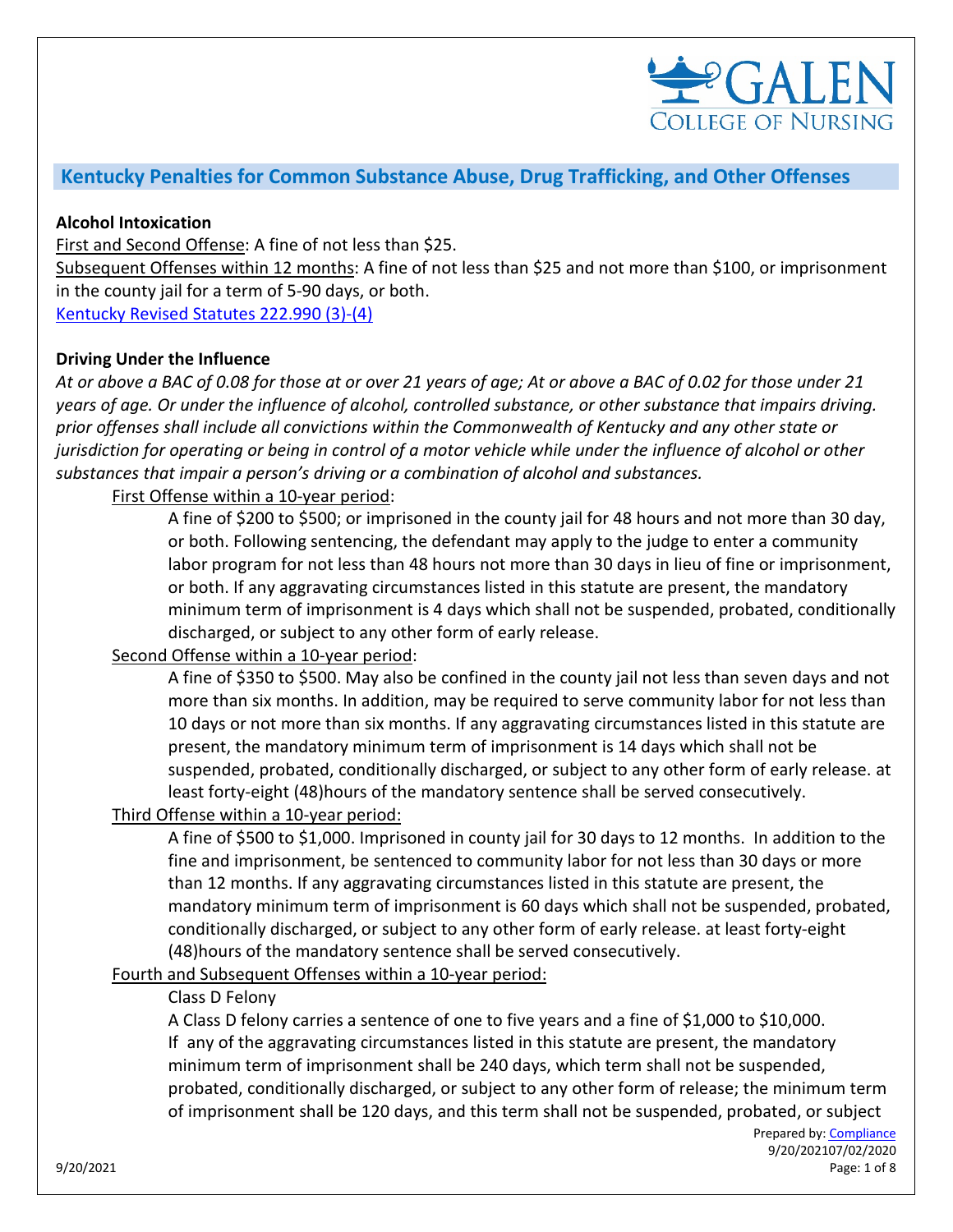to conditional discharge or other form of early release. at least 48 hours of the mandatory sentence shall be served consecutively.

[Kentucky Revised Statutes -](https://apps.legislature.ky.gov/law/statutes/statute.aspx?id=49563) [§189A.010](https://apps.legislature.ky.gov/law/statutes/statute.aspx?id=49563)

**Those Persons Under 21 not to Possess or Purchase Liquor (including use of a false ID)** First Offense: Class B Misdemeanor A Class B misdemeanor has a maximum sentence of 90 days and a \$250 fine. Second and Subsequent Offenses: Class A Misdemeanor A Class A misdemeanor has a maximum sentence of 12 months and a \$500 fine. [Kentucky Revised Statutes -](https://apps.legislature.ky.gov/law/statutes/statute.aspx?id=45989) [§244.085](https://apps.legislature.ky.gov/law/statutes/statute.aspx?id=45989) [and §244.990](https://apps.legislature.ky.gov/law/statutes/statute.aspx?id=46009)

### **Purchasing or Assisting in Purchasing Alcohol for a Person under 21**

First Offense: Violation A violation has a fine of \$250. Subsequent Offense: Class A Misdemeanor A Class A misdemeanor has a maximum sentence of 12 months and a \$500 fine. [Kentucky Revised Statutes -](https://apps.legislature.ky.gov/law/statutes/statute.aspx?id=45989) [§244.085\(4\)](https://apps.legislature.ky.gov/law/statutes/statute.aspx?id=45989) [and §244.990](https://apps.legislature.ky.gov/law/statutes/statute.aspx?id=46009)

### **Schedule I Controlled Substances**

*Those designated under [21 C.F.R. §1308.11](https://www.deadiversion.usdoj.gov/21cfr/cfr/1308/1308_11.htm) including those in 21 C.F.R. §1308.11(h) or [21 C.F.R. §1308.49](https://www.deadiversion.usdoj.gov/21cfr/cfr/1308/1308_49.htm) excluding cannabis plant material, and products made therefrom that contain tetrahydrocannabinols pursuant to the exemption established in [21 C.F.R. §1308.35,](https://www.deadiversion.usdoj.gov/21cfr/cfr/1308/1308_35.htm) and any substance or product exempt from the definition of marijuana pursuant to [KRS 218A.010\(27\)\(a\)-\(f\).](https://apps.legislature.ky.gov/law/statutes/statute.aspx?id=46889)*  [Kentucky Administrative Regulations -](https://apps.legislature.ky.gov/law/kar/902/055/015.pdf) [902 KAR 55:015](https://apps.legislature.ky.gov/law/kar/902/055/015.pdf)

#### **Schedule II Controlled Substances**

*Each substance scheduled or designated as a Schedule II controlled substance under [21 C.F.R. §1308.12.](https://www.deadiversion.usdoj.gov/21cfr/cfr/1308/1308_12.htm)* [Kentucky Administrative Regulations -](https://apps.legislature.ky.gov/law/kar/902/055/015.pdf) [902 KAR 55:015](https://apps.legislature.ky.gov/law/kar/902/055/015.pdf)

#### **Schedule III Controlled Substances**

*Those scheduled or designated as Schedule III controlled substance in [21 C.F.R. §1308.13,](https://www.deadiversion.usdoj.gov/21cfr/cfr/1308/1308_13.htm) pentazocine, barbital, methylphenobarbital, and phenobarbital. Does not apply to any material, compound, mixture, or preparation containing any quantity of an anabolic steroid substance, or any isomer, ester, salt, or derivative thereof that is expressly intended for administration through implant to livestock or other nonhuman species and Approved by the United States Food and Drug Administration for use as described in this subsection.*  [Kentucky Administrative Regulations -](https://apps.legislature.ky.gov/law/kar/902/055/015.pdf) [902 KAR 55:015](https://apps.legislature.ky.gov/law/kar/902/055/015.pdf)

#### **Schedule IV Controlled Substances**

*Each substance scheduled or designated as Schedule IV controlled substance under [21 C.F.R. §1308.14,](https://www.deadiversion.usdoj.gov/21cfr/cfr/1308/1308_14.htm) and nalbuphine.* 

[Kentucky Administrative Regulations -](https://apps.legislature.ky.gov/law/kar/902/055/015.pdf) [902 KAR 55:015](https://apps.legislature.ky.gov/law/kar/902/055/015.pdf)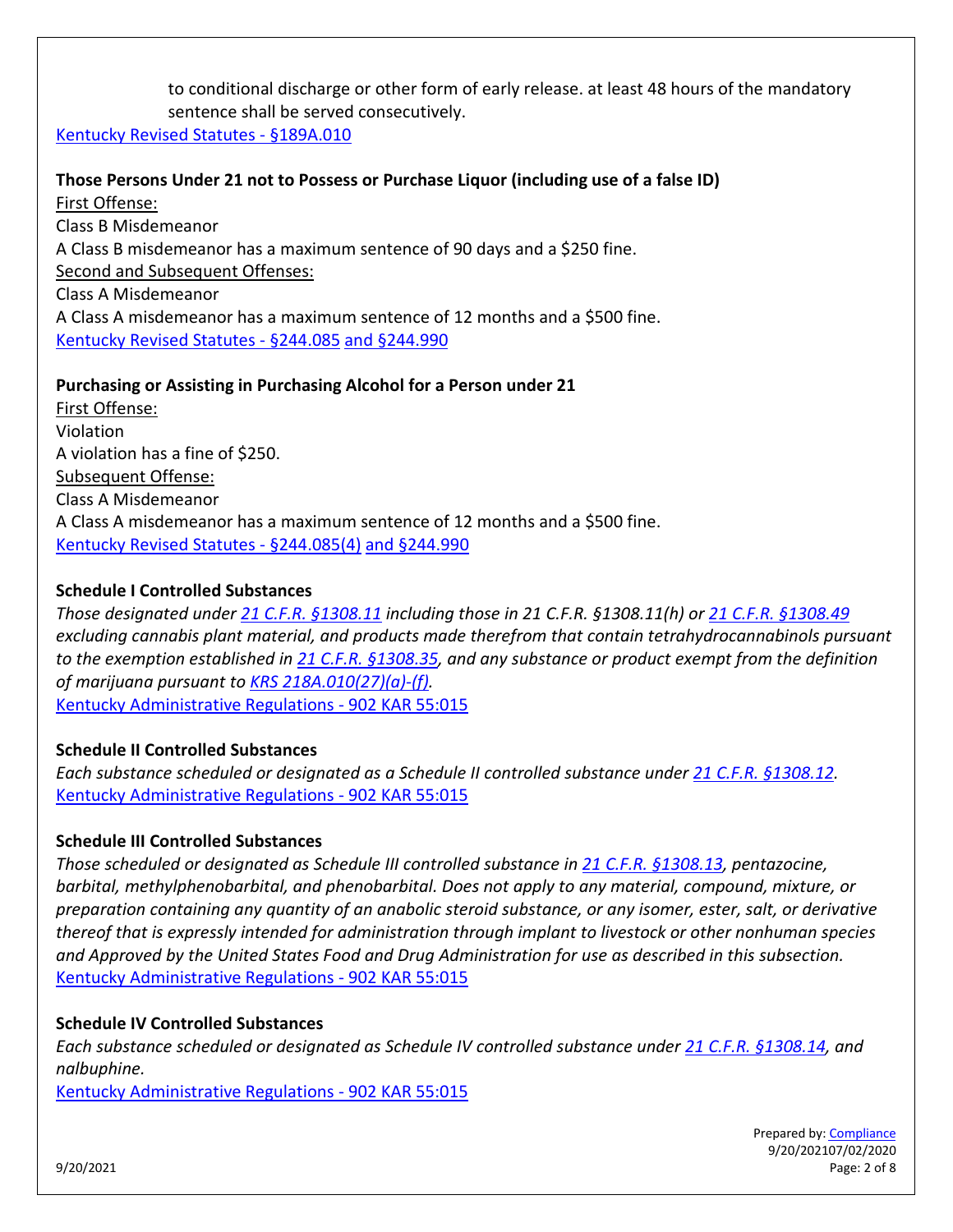## **Schedule V Controlled Substances**

*Each substance that is scheduled or designated as a Schedule V controlled substance unde[r21 C.F.R. §1308.15](https://www.deadiversion.usdoj.gov/21cfr/cfr/1308/1308_15.htm) and gabapentin.* 

[Kentucky Administrative Regulations -](https://apps.legislature.ky.gov/law/kar/902/055/015.pdf) [902 KAR 55:015](https://apps.legislature.ky.gov/law/kar/902/055/015.pdf)

#### **Prohibited Acts Relating to Controlled Substances (Including obtaining a prescription through misrepresentation)**

Class D Felony A Class D felony carries a sentence between one to five years and a fine of \$1,000 to \$10,000. [Kentucky Revised Statutes -](https://apps.legislature.ky.gov/law/statutes/statute.aspx?id=39528) [§218A.140](https://apps.legislature.ky.gov/law/statutes/statute.aspx?id=39528)

### **Possession of Synthetic Drugs**

First Offense: Class A Misdemeanor A Class A misdemeanor has a maximum sentence of 12 months and a \$500 fine. Subsequent Offense: Class D Felony A Class D felony carries a sentence between one to five years and a fine of \$1,000 to \$10,000. [Kentucky Revised Statutes -](https://apps.legislature.ky.gov/law/statutes/statute.aspx?id=44892) [§218A.1430\(2\)](https://apps.legislature.ky.gov/law/statutes/statute.aspx?id=44892)

### **Possession of Controlled Substance in First Degree**

*Schedule I or II narcotic; controlled substance analogue; Methamphetamine: Lysergic acid diethylamide; Phencyclidine; GHB; Flunitrazepam* Class D Felony

Maximum sentence of three years First or Second Offense: may be subject to deferred prosecution [\(KRS 218A.14151\)](https://apps.legislature.ky.gov/law/statutes/statute.aspx?id=40911); or presumptive probation

[Kentucky Revised Statutes -](https://apps.legislature.ky.gov/law/statutes/statute.aspx?id=39533) [§218A.1415](https://apps.legislature.ky.gov/law/statutes/statute.aspx?id=39533)

## **Possession of Controlled Substance in Second Degree**

*Schedule I or II non-narcotic; specified in KRS 218A.1415; Schedule III controlled substance (not synthetic drugs, salvia or marijuana)* Class A Misdemeanor A Class A misdemeanor has a maximum sentence of 12 months and a \$500 fine. [Kentucky Revised Statutes -](https://apps.legislature.ky.gov/law/statutes/statute.aspx?id=40033) [§218A.1416](https://apps.legislature.ky.gov/law/statutes/statute.aspx?id=40033)

#### **Possession of Controlled Substance in Third Degree**

*Schedule IV or V controlled substance* Class A Misdemeanor A Class A misdemeanor has a maximum sentence of 12 months and a \$500 fine. [Kentucky Revised Statutes -](https://apps.legislature.ky.gov/law/statutes/statute.aspx?id=39534) [§218A.1417](https://apps.legislature.ky.gov/law/statutes/statute.aspx?id=39534)

**Possession of Marijuana**  Class B Misdemeanor

Prepared by: **Compliance** 9/20/202107/02/2020 9/20/2021 Page: 3 of 8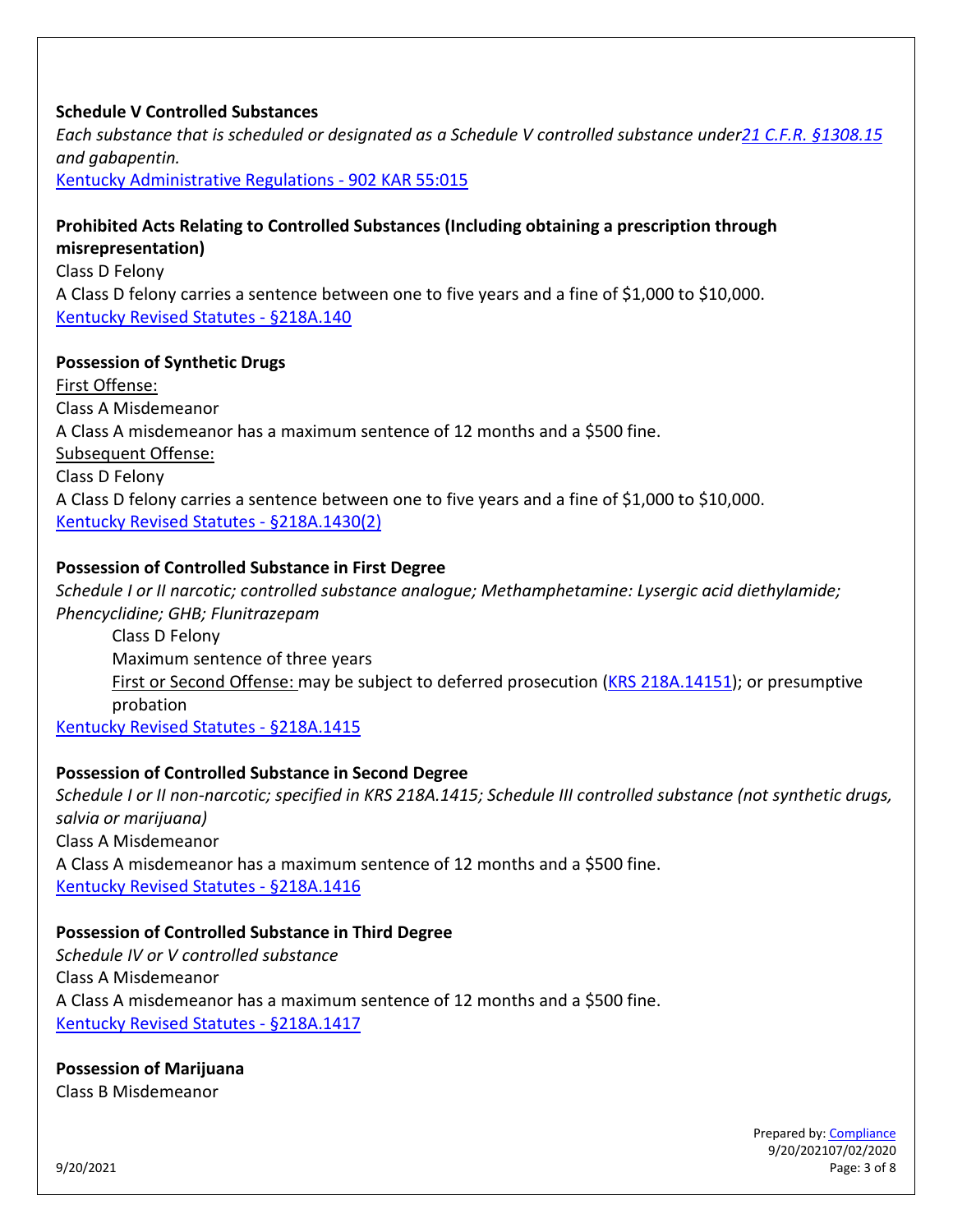Maximum sentence of 45 days. \$250 Fine. [Kentucky Revised Statutes -](https://apps.legislature.ky.gov/law/statutes/statute.aspx?id=39536) [§218A.1422](https://apps.legislature.ky.gov/law/statutes/statute.aspx?id=39536)

### **Unlawful Possession of a Methamphetamine Precursor**

First Offense: Class D Felony A Class D felony carries a sentence between one to five years and a fine of \$1,000 to \$10,000. Subsequent Offense: Class D Felony A Class D felony carries a sentence of one to five years and a fine of \$1,000 to \$10,000. [Kentucky Revised Statutes -](https://apps.legislature.ky.gov/law/statutes/statute.aspx?id=9659) [§218A.1437](https://apps.legislature.ky.gov/law/statutes/statute.aspx?id=9659)

**Possession of Salvia** Class B Misdemeanor Maximum sentence of 30 days and a \$250 fine. [Kentucky Revised Statutes -](https://apps.legislature.ky.gov/law/statutes/statute.aspx?id=39538) [§218A.1451](https://apps.legislature.ky.gov/law/statutes/statute.aspx?id=39538)

#### **Restrictions on Possession of Dextromethorphan and Sale of Products Containing Dextromethorphan**

*Not an authorized person possessing one gram or more*

First Violation: A Fine of \$1,000. Subsequent Violations: A fine of \$2500. *Selling to a minor* First Violation: A fine of \$25. Subsequent Violation: A fine of \$200. [Kentucky Revised Statutes -](https://apps.legislature.ky.gov/law/statutes/statute.aspx?id=44260) [§218A.1477](https://apps.legislature.ky.gov/law/statutes/statute.aspx?id=44260) [and §218A.1449](https://apps.legislature.ky.gov/law/statutes/statute.aspx?id=44262)

#### **Importing heroin, carfentanil, fentanyl, or fentanyl derivatives**

*Any quantity of heroin, carfentanil, fentanyl or fentanyl derivatives into the Commonwealth with intent to sell or distribute.*

Class C Felony A Class C felony carries a sentence between five to ten years and a fine of \$1,000 to \$10,000. Defendant shall not be released on probation, shock probation, conditional discharge, or parole until they have served at least 50% of the sentence imposed.

[Kentucky Revised Statues §218A.1410](https://apps.legislature.ky.gov/law/statutes/statute.aspx?id=46890)

**Trafficking in Controlled Substance in or Near School (Exception for Salvia Offenses)** Class D Felony A Class D felony carries a sentence between one to five years and a fine of \$1,000 to \$10,000. [Kentucky Revised Statutes -](https://apps.legislature.ky.gov/law/statutes/statute.aspx?id=40031) [§218A.1411](https://apps.legislature.ky.gov/law/statutes/statute.aspx?id=40031)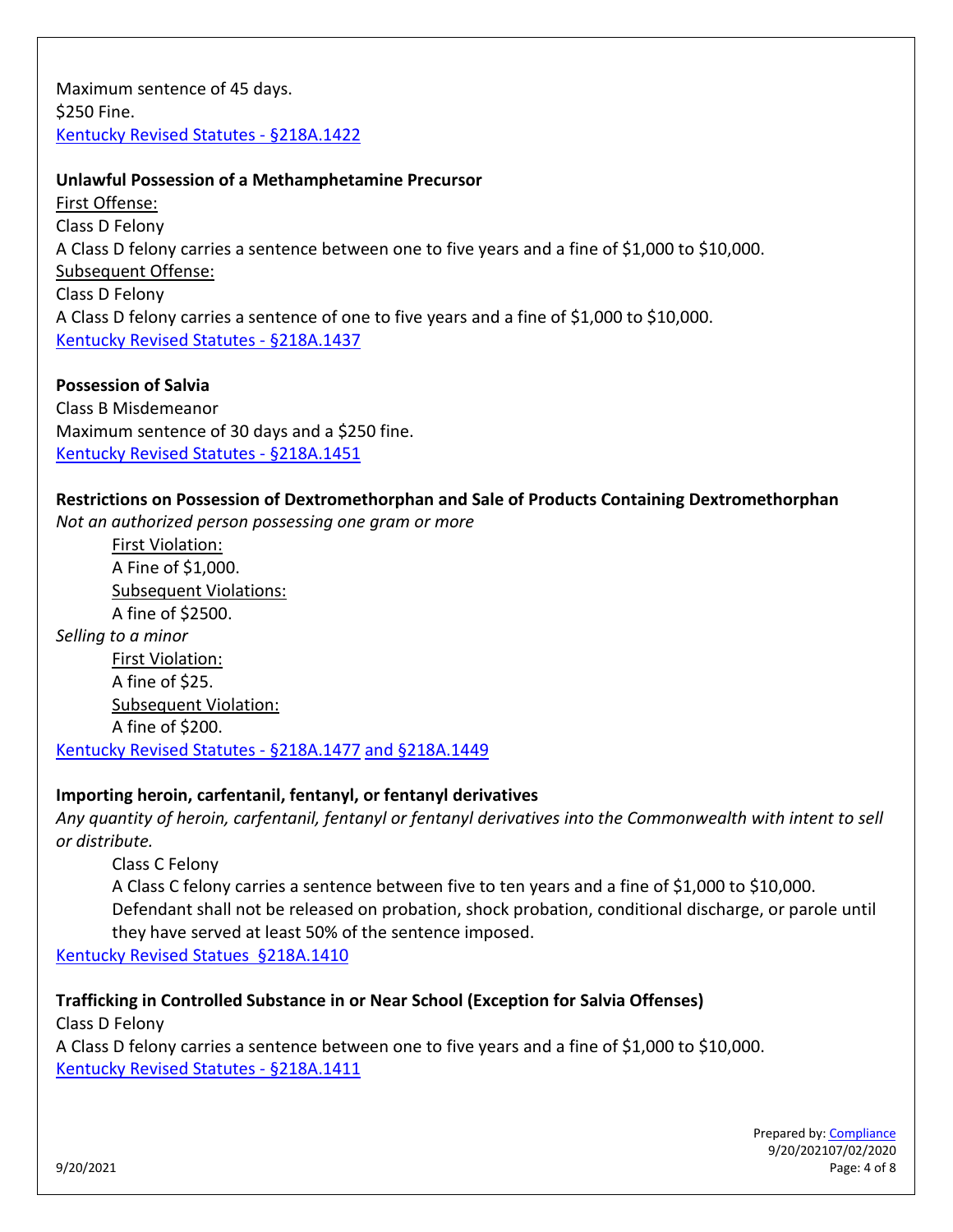### **Trafficking in Controlled Substance in First Degree**

*Four grams or more of Cocaine; Two grams or more of Methamphetamine; 10 dosage units or more of Schedule I or II Narcotic or controlled substance analogue, Heroin, Fentanyl*

First Offense:

Class C Felony

A Class C felony carries a sentence between five to ten years and a fine of \$1,000 to \$10,000. Second or Subsequent Offenses:

Class B Felony

A Class B felony carries a sentence between 10 to 20 years and a fine of \$1,000 to \$10,000. *Quantities under 4 grams of cocaine; under 2 grams of methamphetamine; under 10 dosages of Schedule I or II Narcotic or controlled substance analogue*

First Offense:

Class D Felony

A Class D felony carries a sentence between one to five years and a fine of \$1,000 to \$10,000. Second or Subsequent Offenses:

Class C Felony

A Class C felony carries a sentence between five to ten years and a fine of \$1,000 to \$10,000. [Kentucky Revised Statutes -](https://apps.legislature.ky.gov/law/statutes/statute.aspx?id=49015) [§218A.1412](https://apps.legislature.ky.gov/law/statutes/statute.aspx?id=49015)

## **Trafficking in Controlled Substance in Second Degree**

*10 or more dosage units of Schedule I and II (not specified in KRS 218A.1412); 20 or more dosage units of Schedule III controlled substance*

First Offense: Class D Felony A Class D felony carries a sentence between one to five years and a fine of \$1,000 to \$10,000. Second or Subsequent Offense:

Class C Felony

A Class C felony carries a sentence between five to ten years and a fine of \$1,000 to \$10,000.

Less than 10 dosage units of Schedule I and II (not specified in KRS 218A.1412), less than 20 dosage units of *Schedule III controlled substance*

First Offense: Class D Felony Maximum sentence of three years and a fine of \$1,000 to \$10,000. Second and Subsequent Offenses:

Class D Felony

A Class D felony carries a sentence between one to five years and a fine of \$1,000 to \$10,000. [Kentucky Revised Statutes -](https://apps.legislature.ky.gov/law/statutes/statute.aspx?id=40032) [§218A.1413](https://apps.legislature.ky.gov/law/statutes/statute.aspx?id=40032)

## **Trafficking in Controlled Substance in Third Degree**

*20 or more dosage units of Schedule IV or V controlled substance*

First offense: Under 120 dosage units

Class A Misdemeanor

A Class A misdemeanor has a maximum sentence of 12 months and a \$500 fine.

First offense: More than 120 dosage units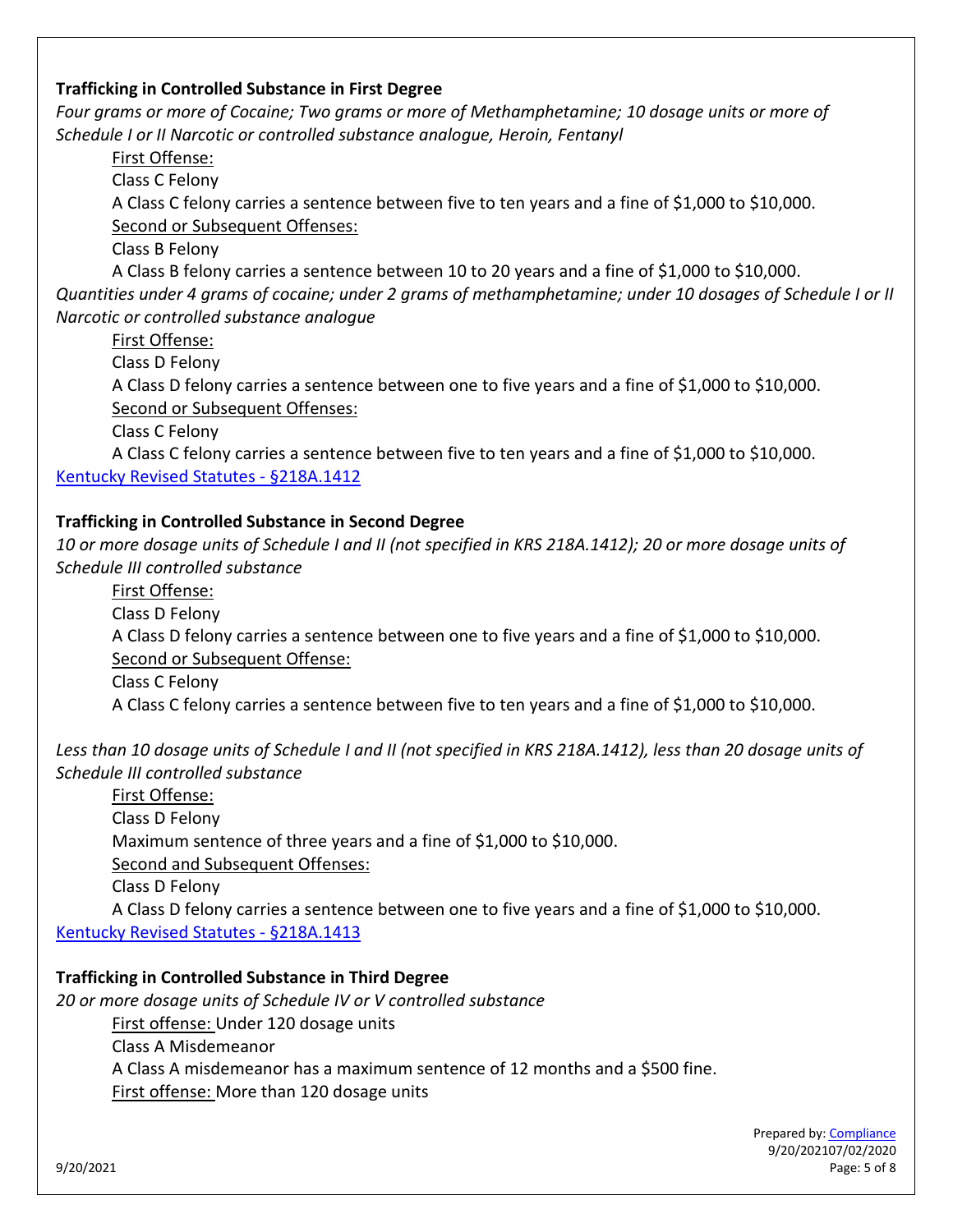Class D Felony

A Class D felony carries a sentence between one to five years and a fine of \$1,000 to \$10,000. Second or Subsequent Offenses:

Class D Felony

A Class D felony carries a sentence between one to five years and a fine of \$1,000 to \$10,000. *Less than 20 dosage units of Schedule IV or V controlled substance* 

First Offense:

Class A Misdemeanor and subject to the imposition of presumptive probation A Class A misdemeanor has a maximum sentence of 12 months and a \$500 fine. Second or Subsequent Offenses:

Class D Felony

Maximum sentence of three years and a fine of \$1,000 to \$10,000.

[Kentucky Revised Statutes -](https://apps.legislature.ky.gov/law/statutes/statute.aspx?id=44012) [§218A.1414](https://apps.legislature.ky.gov/law/statutes/statute.aspx?id=44012)

# **Trafficking in a Misrepresented Controlled Substance**

Class D Felony A Class D felony carries a sentence between one to five years and a fine of \$1,000 to \$10,000. [Kentucky Revised Statutes -](https://apps.legislature.ky.gov/law/statutes/statute.aspx?id=46894) [§218A.14141](https://apps.legislature.ky.gov/law/statutes/statute.aspx?id=46894)

# **Aggravated Trafficking in Controlled Substance in First Degree**

*100 or more grams of heroin; 28 grams or more of fentanyl; or 10 or more grams of carfentanil or fentanyl derivatives* 

Class B Felony, and not released on probation, shock probation, conditional discharge, or parole until served at least 50% of the sentence imposed

A Class B felony carries a sentence of 10 to 20 years and a fine of \$1,000 to \$10,000.

[Kentucky Revised Statutes -](https://apps.legislature.ky.gov/law/statutes/statute.aspx?id=46892) [§218A.142](https://apps.legislature.ky.gov/law/statutes/statute.aspx?id=46892)

# **Trafficking in Marijuana**

*Less than 8 ounces*

First Offense:

Class A Misdemeanor

A Class A misdemeanor has a maximum sentence of 12 months and a \$500 fine.

Second or Subsequent Offenses:

Class D Felony

A Class D felony carries a sentence between one to five years and a fine of \$1,000 to \$10,000. *Eight or more ounces but less than five pounds*

First Offense:

Class D Felony

A Class D felony carries a sentence between one to five years and a fine of \$1,000 to \$10,000. Second or Subsequent Offenses:

Class C Felony

A Class C felony carries a sentence between five to ten years and a fine of \$1,000 to \$10,000.

*Five pounds or more* 

First Offense: Class C Felony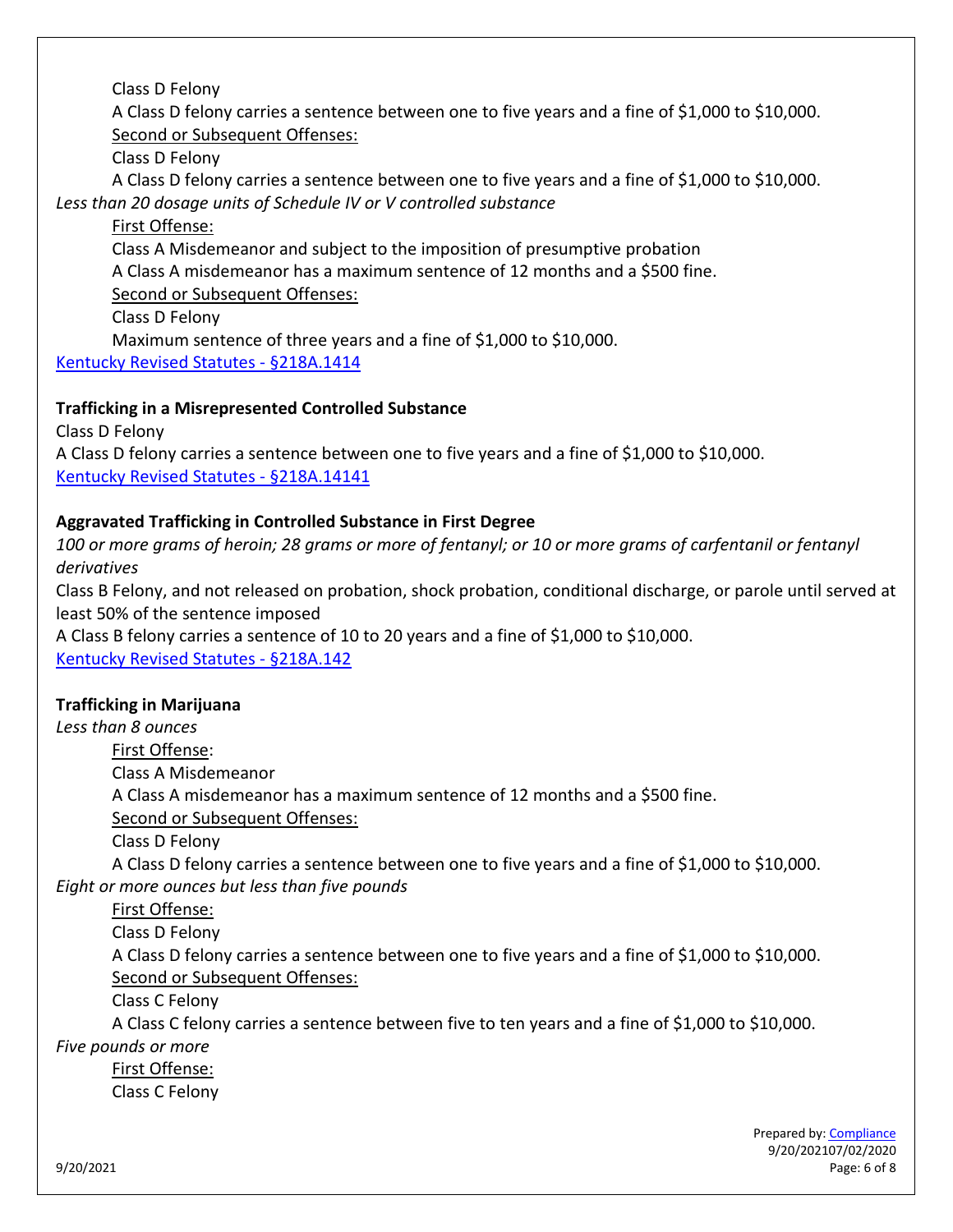A Class C felony carries a sentence between five to ten years and a fine of \$1,000 to \$10,000. Second or Subsequent Offenses:

Class B Felony

A Class B felony carries a sentence of 10 to 20 years and a fine of \$1,000 to \$10,000. [Kentucky Revised Statutes -](https://apps.legislature.ky.gov/law/statutes/statute.aspx?id=9650) [§218A.1421](https://apps.legislature.ky.gov/law/statutes/statute.aspx?id=9650)

## **Trafficking in Synthetic Drugs**

First Offense: Class D Felony A Class D felony carries a sentence between one to five years. May impose a maximum fine of double the defendant's gain from the commission of the offense. Subsequent Offense: Class C Felony

A Class C felony carries a sentence between five to ten years. May impose a maximum fine of double the defendant's gain from the commission of the offense. [Kentucky Revised](https://apps.legislature.ky.gov/law/statutes/statute.aspx?id=44892) Statutes - [§218A.1430](https://apps.legislature.ky.gov/law/statutes/statute.aspx?id=44892)

## **Selling Controlled Substances Other Than Salvia to Minor**

First Offense: Class C Felony A Class C felony carries a sentence between five to ten years and a fine of \$1,000 to \$10,000. Subsequent Offense: Class B Felony A Class B felony carries a sentence of 10 to 20 years and a fine of \$1,000 to \$10,000. [Kentucky Revised Statutes -](https://apps.legislature.ky.gov/law/statutes/statute.aspx?id=44893) [§218A.1401](https://apps.legislature.ky.gov/law/statutes/statute.aspx?id=44893)

## **Additional Penalties for Trafficking in Controlled Substance Other Than Salvia or Marijuana**

Pay the costs of disposal of the controlled substances; Pay the costs of disposal of all equipment, chemicals, materials, or other items used in or in furtherance of the trafficking offense; Pay the costs involved with environmental clean-up and remediation required for the real property and personal property used for or in furtherance of the trafficking offenses; and Pay the costs of protecting the public from dangers from chemicals, materials, and other items used for or in furtherance of the trafficking offense from the time of the arrest until the time that the clean-up or remediation of the real and personal property is concluded. [Kentucky Revised Statutes -](https://apps.legislature.ky.gov/law/statutes/statute.aspx?id=40030) [§218A.141](https://apps.legislature.ky.gov/law/statutes/statute.aspx?id=40030)

**Trafficking in or Transferring a Dietary Supplement**  *Containing ephedrine group alkaloids* First Offense: Class A Misdemeanor A Class A misdemeanor has a maximum sentence of 12 months and a \$500 fine. Second or Subsequent Offense: Class D Felony A Class D felony carries a sentence between one to five years and a fine of \$1,000 to \$10,000.

[Kentucky Revised Statutes -](https://apps.legislature.ky.gov/law/statutes/statute.aspx?id=9661) §218[A.1439](https://apps.legislature.ky.gov/law/statutes/statute.aspx?id=9661)

## **Trafficking in Salvia**